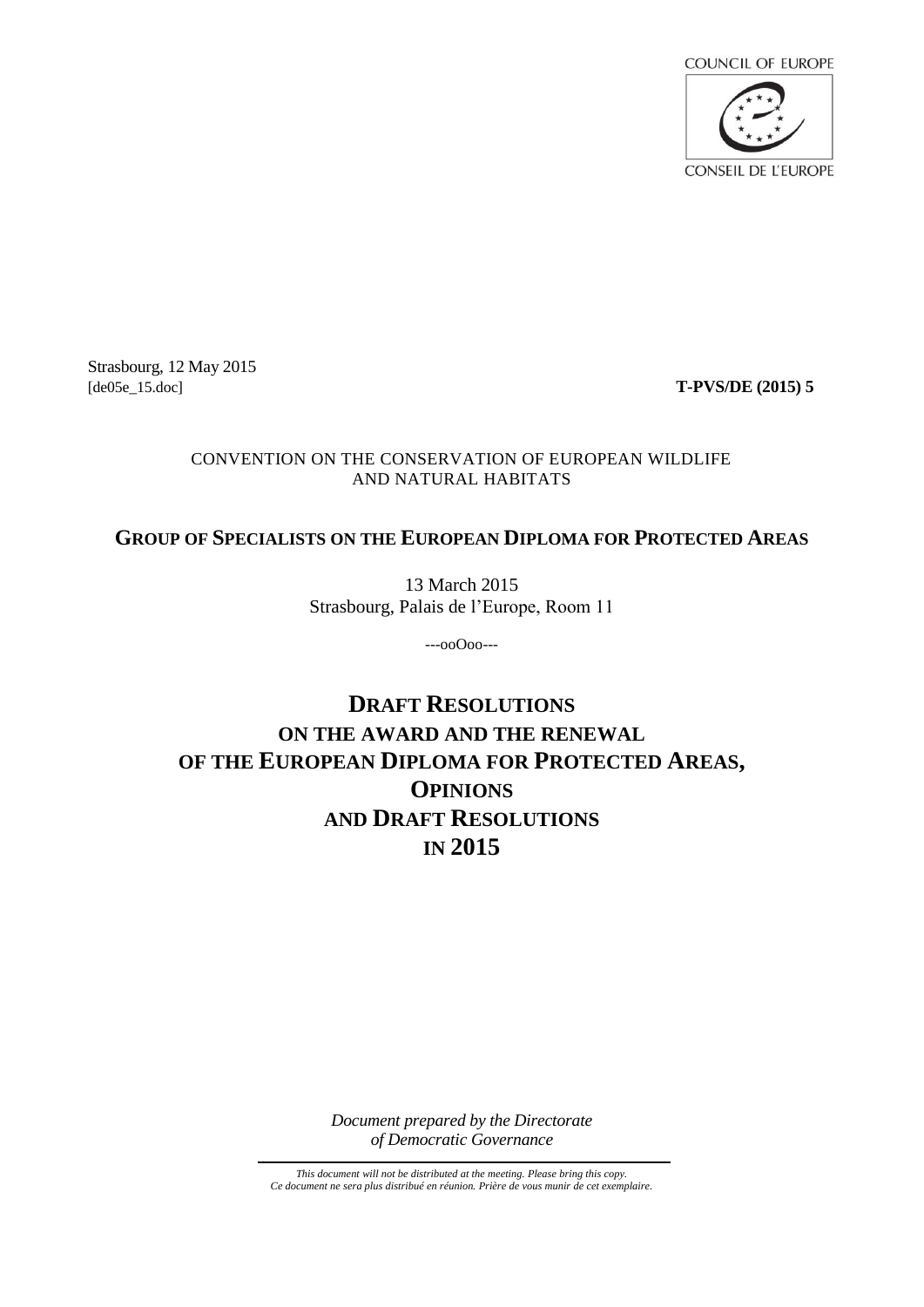### **Draft Resolution on the award of the European Diploma for Protected Areas to the Vashlovani Protected Areas (Georgia)**

## **CM Documents**

**CM(2015)**

**…Meeting, ….2015** Sustainable Development

# Standing Committee to the Bern Convention Group of Specialists on the European Diploma for Protected Areas (T-PVS/DE)

**Draft Resolution CM/ResDip(2015) … on the award of the European Diploma for Protected Areas to the Vashlovani Protected Areas (Georgia)**

**——————————————**

**——————————————**

*(Adopted by the Committee of Ministers on … 2015 at the … meeting of the Ministers' Deputies)*

The Committee of Ministers, under the terms of Article 15.*a* of the Statute of the Council of Europe,

Having regard to Resolution (65) 6 instituting the European Diploma for certain protected landscapes, reserves and natural features, as amended by Resolution CM/ResDip(2008)1 on the revised regulations for the European Diploma for Protected Areas;

Taking into consideration the expert's report presented at the meeting of the Group of Specialists on the European Diploma for Protected Areas on 13 March 2015;

Having regard to the proposals of the Standing Committee to the Bern Convention,

Solemnly awards the European Diploma for Protected Areas to the Vashlovani Protected Areas (Georgia) which include five areas: the Vashlovani Strict Nature Reserve, the Vashlovani National Park, the Alazani Riparian Forest Natural Monument, the Takhti-Tepa Natural Monument and the Eagle Canyon Natural Monument; recognises the European significance of these areas which have remarkable landscapes; exceptional geological features; rich and diverse flora and fauna, including rare species; and ecosystems of particular importance for European biodiversity;

Places the aforesaid areas under the patronage of the Council of Europe until ….. 2020;

Attaches the following two conditions to the award:

- 1. by the end of 2015, remove the shelters located on the immediate border of the Vashlovani Strict Nature Reserve, and rigorously enforce the existing regulation for grazing in the reserve;
- 2. accelerate the drafting process of a comprehensive sustainable grazing management plan, taking into account the socio-economic context and the effects of grazing, positive and negative, on the longterm conservation of the features of the Vashlovani Protected Areas; this plan will have clear objectives, a time frame for implementation and indicators of progress, and will address the matter of dismantlement and relocation of grazing equipment and activities outside the strict nature protection areas and the restoration of degraded zones of the Vashlovani National Park. A draft will be submitted to the Group of Specialists on the European Diploma by the end of 2016, with alternative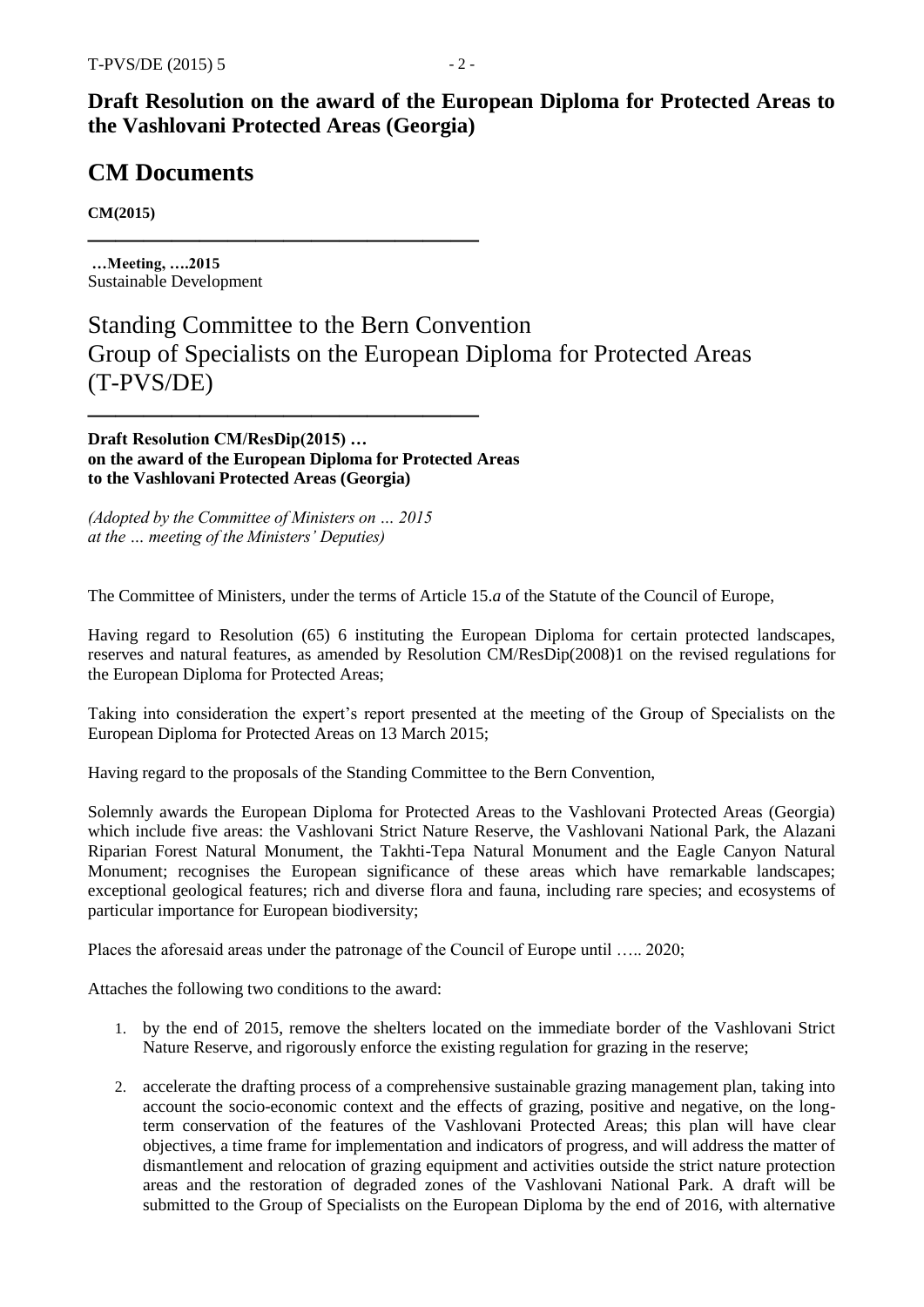grazing areas located at a reasonable distance from the borders of the zones where these activities are forbidden; the State Party is also urged to enforce the existing regulation on grazing in the whole Diploma area, without delay, and to limit grazing activities to the carrying capacity for the Vashlovani Protected Areas (to be determined);

Attaches the following seven recommendations to the award:

- 1. develop and fund an operational and comprehensive monitoring programme of the Diploma area; this programme should be focused on the specific natural and landscape features of the Diploma area and the anthropogenic pressures on it;
- 2. prepare and implement a programme to maintain and renovate field equipment and the infrastructure for tourists and visitors;
- 3. pursue, update and complement inventories and mapping of species and habitats (distribution, abundance, state of conservation and tendencies), taking into account the Emerald Network's standards and requirements;
- 4. secure the Vashlovani Protected Areas core budget, from internal sources preferably, and provide funding to ensure that the 2013-19 management plan is fully implemented;
- 5. start the process of drafting the next management plan in a timely manner, so that the whole award period of the European Diploma for the Vashlovani Protected Areas is covered;
- 6. improve further the expertise and skills of the staff members, especially in the field of ecology and the knowledge and monitoring of species;
- 7. continue and develop cross-border co-operation for the protection of large carnivores.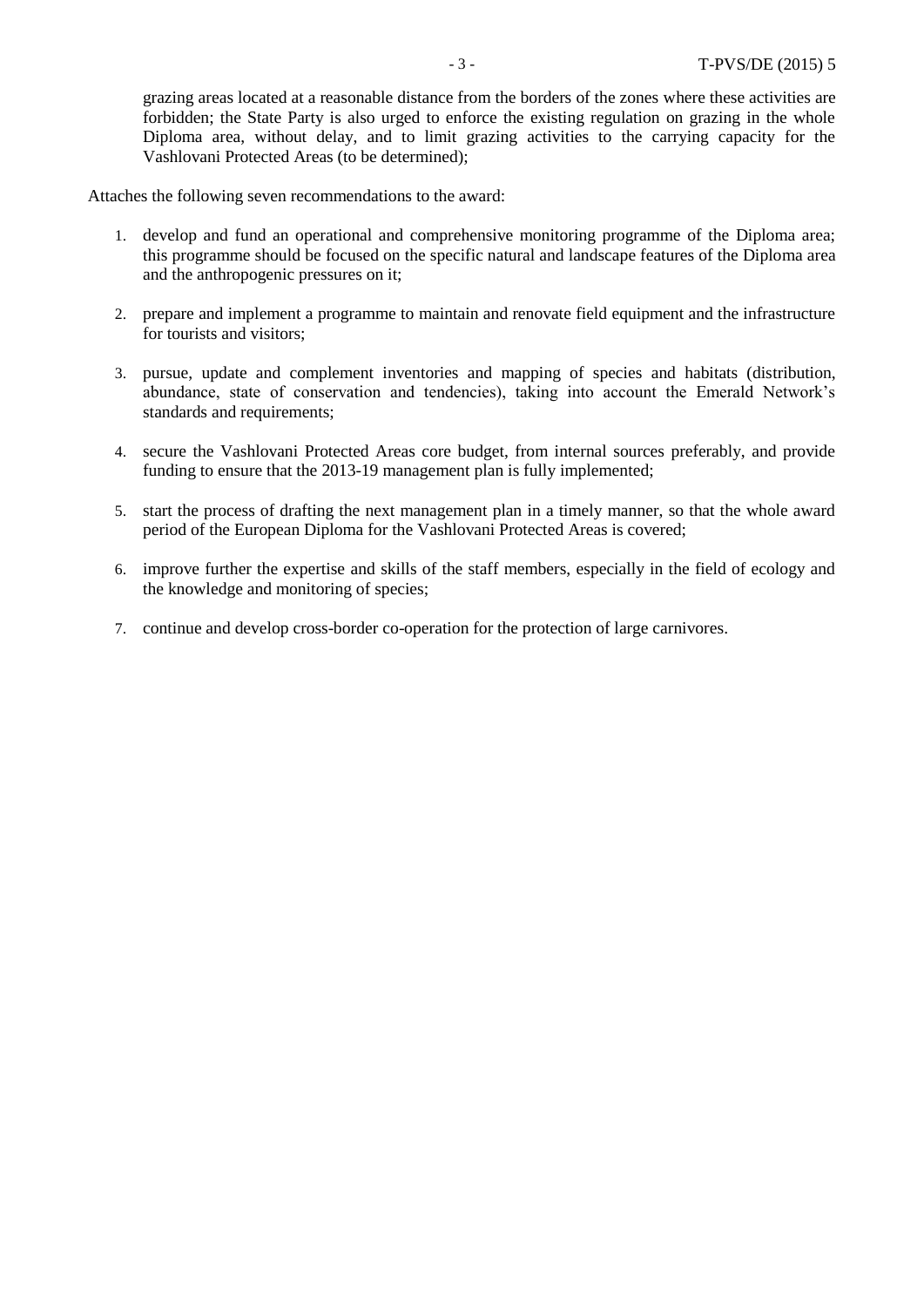**Draft Resolution on the renewal of the European Diploma for Protected Areas awarded to the National Park Weerribben-Wieden (Netherlands)**

### **CM Documents**

**CM(2015)**

**…Meeting, ….2015** Sustainable Development

# Standing Committee to the Bern Convention Group of Specialists on the European Diploma for Protected Areas (T-PVS/DE)

**Draft Resolution CM/ResDip(2015) … on the renewal of the European Diploma for Protected Areas awarded to the National Park Weerribben-Wieden (Netherlands)** 

*(Adopted by the Committee of Ministers on … 2015 at the … meeting of the Ministers' Deputies)*

**——————————————**

**——————————————**

The Committee of Ministers, under the terms of Article 15.*a* of the Statute of the Council of Europe,

Having regard to Resolution (65) 6 instituting the European Diploma for certain protected landscapes, reserves and natural features, as amended by Resolution CM/ResDip(2008)1 on the revised regulations for the European Diploma for Protected Areas;

Having regard to Resolution (95) 20 on the award of the European Diploma to the De Weerribben Nature Reserve (Netherlands);

Having regard to Resolution CM/ResDip(2010)8 on the renewal of the European Diploma for Protected Areas awarded to the De Weerribben Nature Reserve (Netherlands) and to its extension to the De Wieden Nature Reserve (Netherlands);

Taking note of the Government of the Netherlands' wish for a joint European Diploma to the National Park Weerribben-Wieden when renewing the diploma in 2015;

Taking into consideration the expert's report presented at the meeting of the Group of Specialists on the European Diploma for Protected Areas on 13 March 2015;

Having regard to the proposals of the Standing Committee to the Bern Convention,

Renews the European Diploma for Protected Areas awarded to the De Weerribben Nature Reserve and to its extension to the De Wieden Nature Reserve, jointly presented under the name "National Park Weerribben-Wieden", until ….. 2020;

Attaches the following condition to the renewal:

1. urge the responsible authorities to adopt the joint Natura 2000 management plan, by the end of 2016, as an official and binding document which will be considered as covering the requirements of the European Diploma;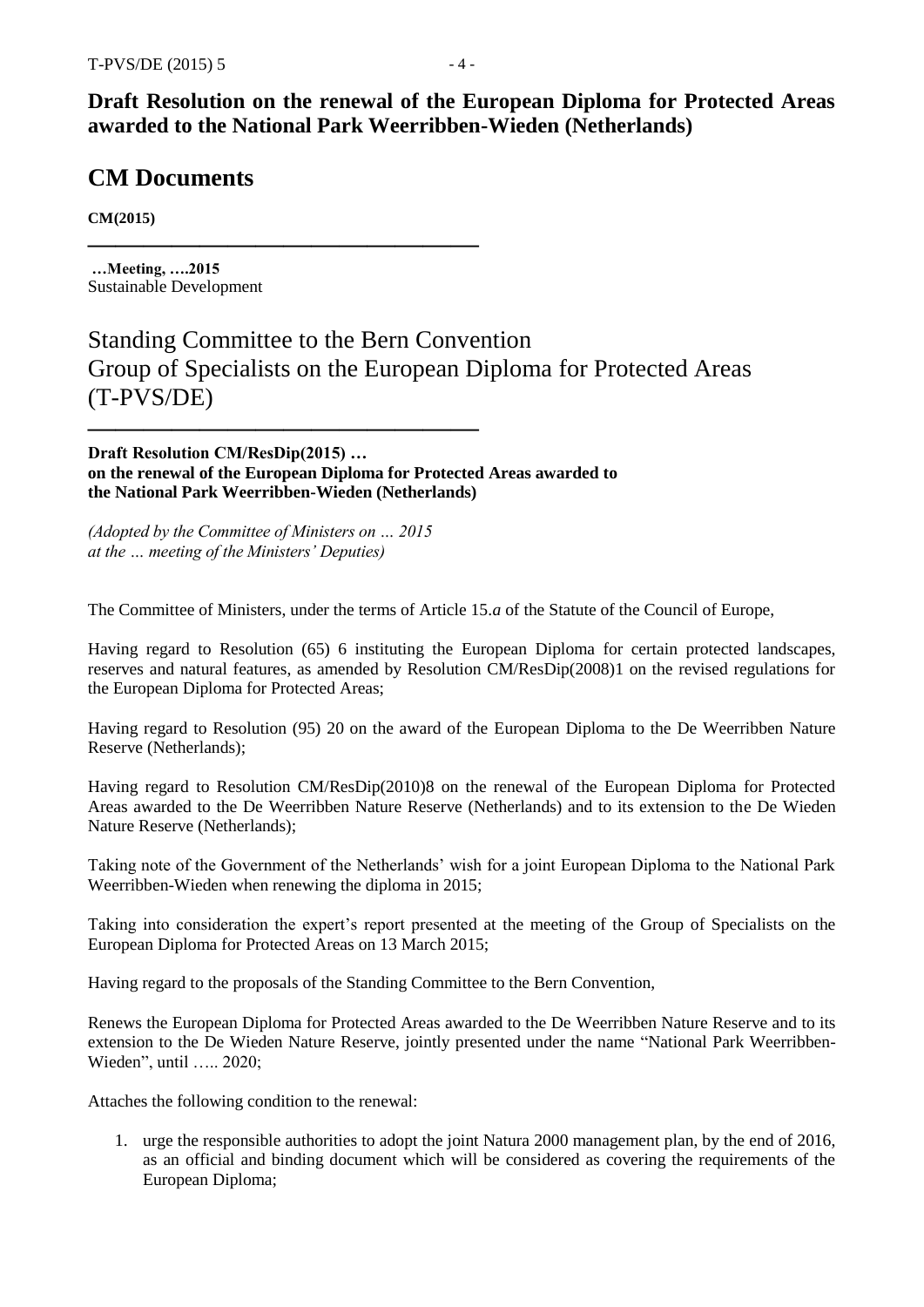Attaches the following eight recommendations to the renewal:

- 1. implement a monitoring programme to evaluate the effects of the new connection between De Weerribben and De Wieden, the construction of which was finished by the end of 2014, at least on important and/or endangered species, considering the exemplary role of the project;
- 2. monitor the further development of fish stocks, with an emphasis on eels, to strengthen the ecological function of the reserves and natural reproduction in line with Natura 2000 requirements;
- 3. limit the impact of fishing by defining a maximum number of licenses or limiting the catch; define methods to avoid secondary catches of otter or other species; and ensure the further development of a management plan for fish stocks covering all species, as requested in the previous resolution on the renewal of the European Diploma;
- 4. carefully observe the development of boating on the Kalenberger Gracht and set limits (for example a maximum number and/or size of boats) or provide for measures in case of increasing numbers of larger boats;
- 5. continue with the designation of adjoining areas as extensions of, or buffer zones to, the protected areas, especially to the north (Rottige Meente) and south-east (Staphorster Veld), and create a connection between the two separate parts of De Wieden Nature Reserve between the Zuideindiger Wiede and the Bovenwiede;
- 6. review contracts with business owners and landowners with regard to habitat management, and especially the duration of these contracts, to ensure that management can be directed by the responsible authorities and to prevent long-term and irredeemable contracts through which the reserve authorities have limited leverage;
- 7. observe possible threats which may occur due to the intensification of agriculture, changes in water management or construction of wind farms;
- 8. secure adequate funds to convert the Ossenzijl information centre, at least in part, into an educational centre geared towards young people.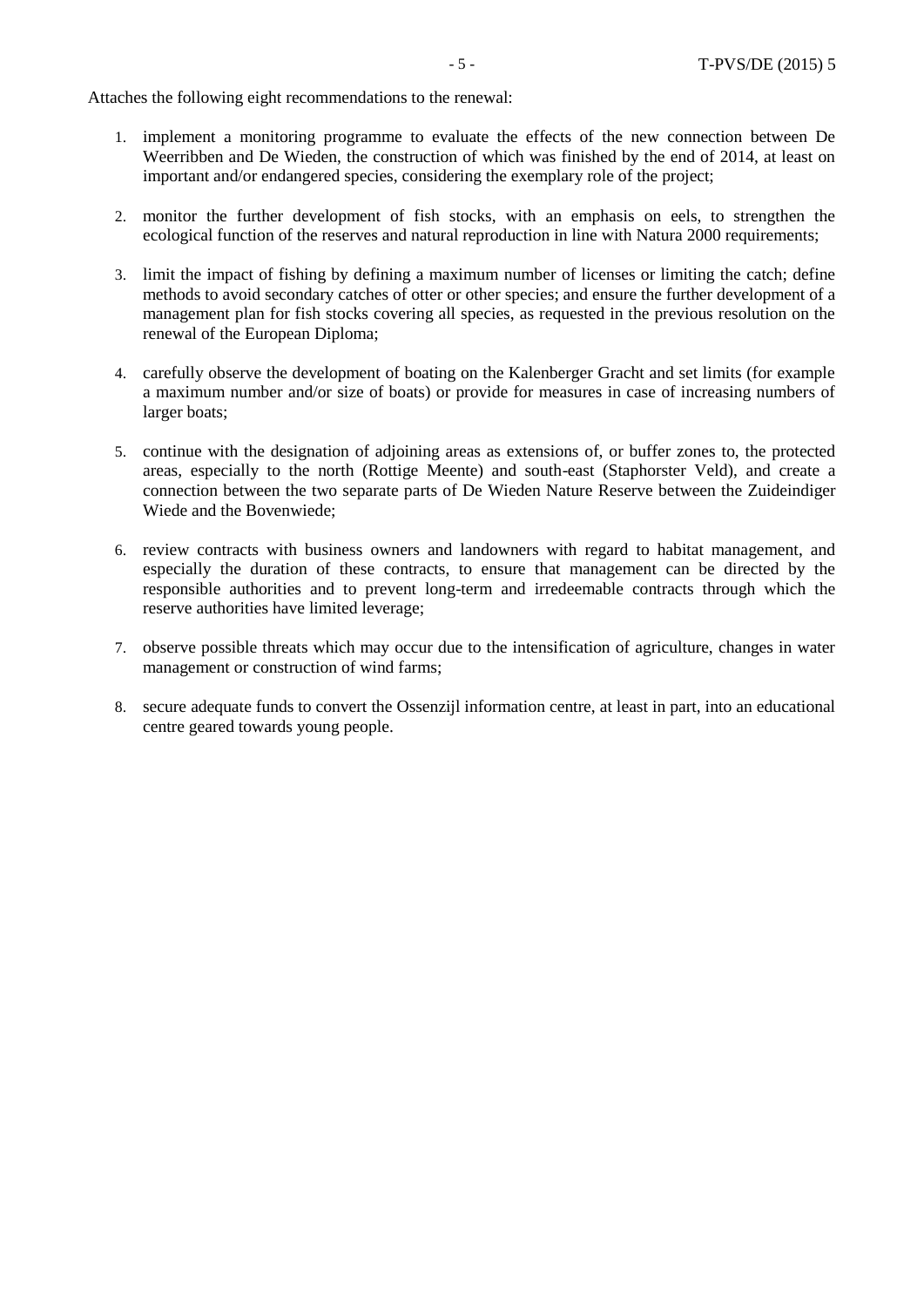**Opinion following the exceptional on-the-spot appraisal to the Podyjí National Park (Czech Republic) and the Thayatal National Park (Austria) - with appended Draft Resolution**

### **Opinion**

#### **of the Group of Specialists on the European Diploma for Protected Areas following the exceptional on-the-spot appraisal to the Podyjí National Park (Czech Republic) and the Thayatal National Park (Austria)**

After examining the report drawn up by the independent expert following the exceptional appraisal, the objectives of which were to: (1) help identifying the possible negative impact on threatened species and habitats, due to the possible construction of large wind farm park(s) in Northern Austria, (2) assess the management of the hydropower plant Vranov with a view to ensure ecologically bearable flows under Vranov reservoir, Thaya river and Thaya tributaries, and (3) evaluate the harmonisation of the fishing regulations within the two parks, the Group of Specialists:

- (a) takes note of the conclusions of the report by the independent expert and the recommendations it provides;
- (b) notes the good cooperation between the two national parks;
- (c) submits to the Standing Committee to the Bern Convention, via the Bureau, the current opinion with the following eleven recommendations to the States Parties, and proposes that the Group of Specialists is charged to follow-up their implementation through the annual reporting:

Recommendations about wind farm development

- 1. in any wind farm development, planned in the vicinity (i.e. within 12 to 15km) of either the Thayatal National Park or the Podyjí National Park, ornithological data, collected over a period of at least one year, must be obtained. Other data, for example on bat activity and bird/mammal migration routes, should also be collected by appropriate stakeholders, co-ordinated by the national park authorities. All data should be made publically available for scrutiny in an Environmental Impact Assessment of the proposed development;
- 2. given the importance of landscape in the border country between Austria and the Czech Republic, when funds become available (from regional or local authorities) it would be beneficial to carry out a 'landscape character assessment', not just of the two national parks and their buffer zones but also of the land which surrounds the national parks;
- 3. all authorities should use the guidance in the Bern Convention's paper *Wind Farms and Birds: an updated analysis of the effects of wind farms on birds, and best practice guidance on integrated planning and impact assessment* (paper T-PVS/Inf (2013) 15);

Recommendations about the River Thaya/Dyje

- 4. efforts should continue to be made to bring the river into 'good ecological potential' according to the Water Framework Directive. In achieving this aim the fish population needs to be improved and the presence of dead wood (coarse woody debris) in the river should continue to be encouraged and monitored;
- 5. the minimum flow in the river should be set at as great a level as possible. The present minimum levels of 2.8  $m^3$  sec<sup>-1</sup> (summer) and 3.3  $m^3$  sec<sup>-1</sup> (winter) should be maintained and should become legally enforceable. The flow rate should never be permitted to drop below these minimum rates, except at times of absolute necessity (i.e. during a prolonged drought) which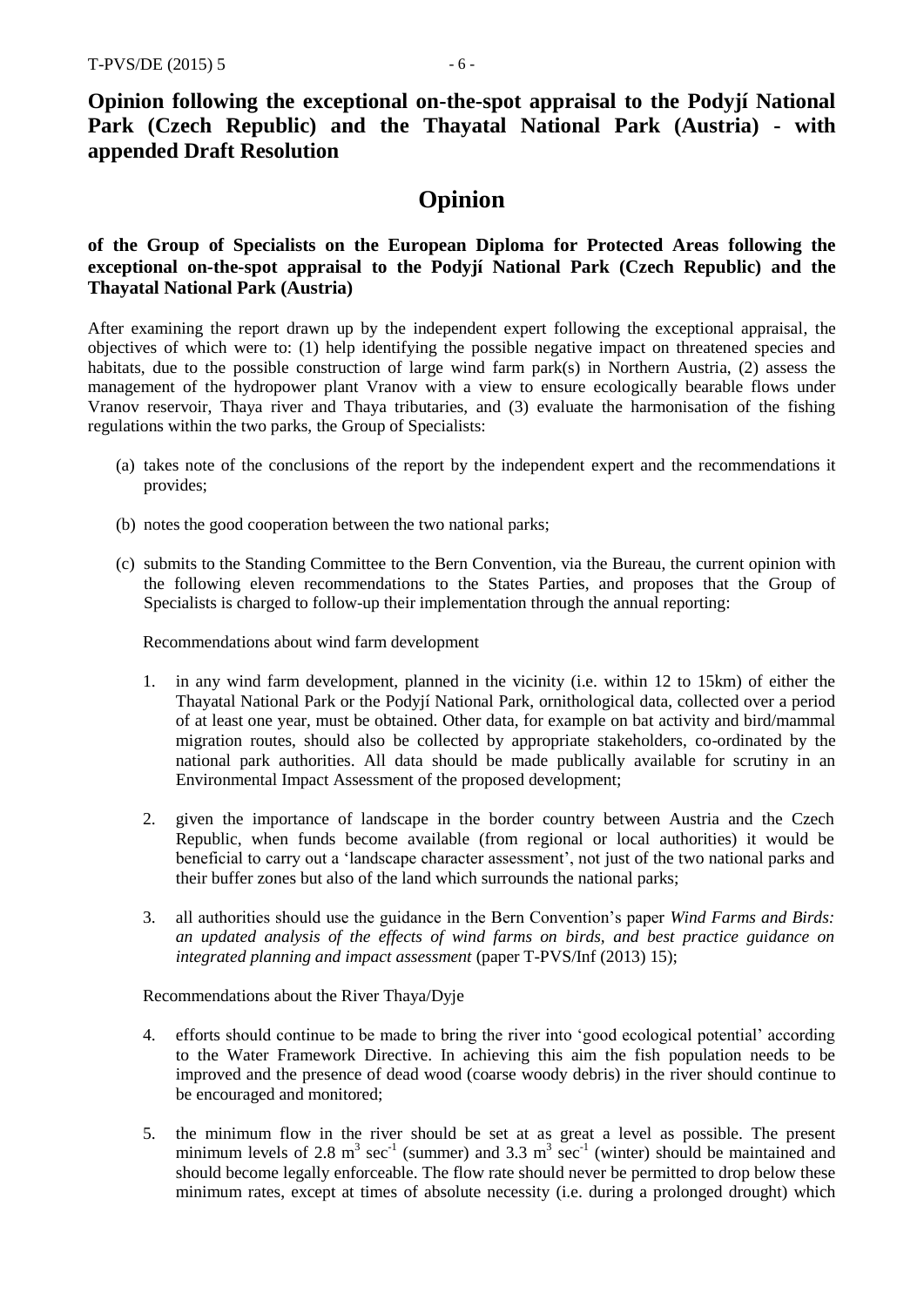should be on the basis of agreement between the Podyjí National Park, the E.ON Company and the relevant agencies of national, regional and local government;

6. strong surges of water should be avoided as far as is possible and consistent with the safe operation of the VHP. Instead of sharp peaks in the flow rate, every effort should be made by the operators of the Vranov Dam to flatten out the peaks by more gradual build up to larger flow rates. Except at times of flood, it is preferable not to have three turbines operating simultaneously at full capacity;

Recommendations about the fish and fishery

- 7. in the short term, the two National Park administrations should cooperate with each other, and with the fishermens' associations, to agree annual brown trout re-stocking rates, screening of stock prior to release for diseases, and the provenance of the young trout to be released. Agreement should also be reached about whether or not to introduce young grayling. However, in the longer term, it would be beneficial for the naturalness of the river to phase out the restocking of any fish species. No further releases of either rainbow trout or brook trout should be permitted between the Vranov Dam and the Znojmo Dam;
- 8. given the close cooperation which exists between the administrations of the two National Parks, there would be considerable benefits if both are consulted by the Czech Ministry of Agriculture when deciding on fishing management in the Podyjí National Park;
- 9. the sections of fishing zones Dyje 12, 13 and 14 should be reconsidered by the Czech authorities. There would be considerable benefits for the two National Parks if fishing could be progressively phased out in zone Dyje 13 (the zone along the border between Austria and the Czech Republic);
- 10. the fish stocks in the river need to be periodically monitored by the national park authorities in cooperation with appropriate stakeholders. Management of the fish stocks can then be agreed on the basis of evidence gathered during monitoring. The results of all monitoring and research, irrespective of who funded it, should be made publically available so that the data are used for the benefit of all stakeholders;
- 11. thought should be given to the environmental benefits of building a fish ladder along Znojmo dam linking the Vranov-Znojmo section of the river with its reaches downstream below Znojmo.

\*\*\*

The Standing Committee may also instruct the Secretariat of the Bern Convention to prepare some guidance on Wind Farms and landscape, similar to the guidance *Wind Farms and Birds: an updated analysis of the effects of wind farms on birds, and best practice guidance on integrated planning and impact assessment* (paper T-PVS/Inf (2013) 15).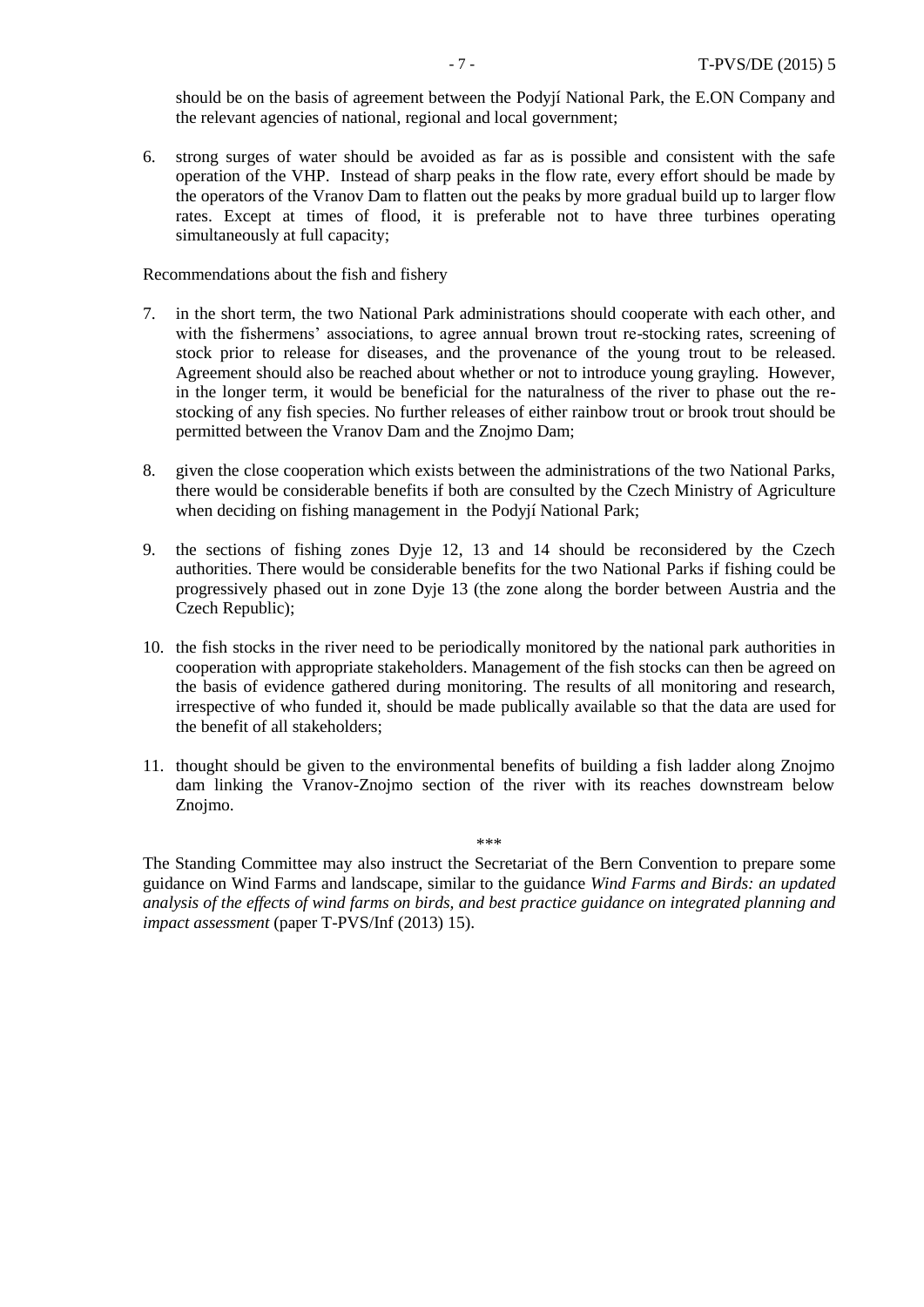**Draft Resolution following the exceptional on-the-spot appraisal to the Podyjí National Park (Czech Republic) and the Thayatal National Park (Austria) - to be possibly proposed by the Standing Committee to the Committee of Ministers**

### **CM Documents**

**CM(2015)**

**…Meeting, ….2015** Sustainable Development

Standing Committee to the Bern Convention Group of Specialists on the European Diploma for Protected Areas (T-PVS/DE)

**Draft Resolution CM/ResDip(2015) … following the exceptional on-the-spot appraisal to the Podyjí National Park (Czech Republic) and the Thayatal National Park (Austria)**

*(Adopted by the Committee of Ministers on … 2015 at the … meeting of the Ministers' Deputies)*

**——————————————**

**——————————————**

The Committee of Ministers, under the terms of Article 15.a of the Statute of the Council of Europe,

Having regard to Resolution (65) 6 instituting the European Diploma for certain protected landscapes, reserves and natural features, as amended by Resolution CM/ResDip(2008)1 on the revised regulations for the European Diploma for Protected Areas;

Taking into consideration the expert's report presented at the meeting of the Group of Specialists on the European Diploma for Protected Areas on 13 March 2015;

Having regard to the good cooperation between the two national parks;

Having regard to the proposals of the Standing Committee to the Bern Convention;

Request Czech and Austrian authorities to consider the following eleven recommendations:

Recommendations about wind farm development

- 1. in any wind farm development, planned in the vicinity (i.e. within 12 to 15km) of either the Thayatal National Park or the Podyjí National Park, ornithological data, collected over a period of at least one year, must be obtained. Other data, for example on bat activity and bird/mammal migration routes, should also be collected by appropriate stakeholders, co-ordinated by the national park authorities. All data should be made publically available for scrutiny in an Environmental Impact Assessment of the proposed development;
- 2. given the importance of landscape in the border country between Austria and the Czech Republic, when funds become available (from regional or local authorities) it would be beneficial to carry out a 'landscape character assessment', not just of the two national parks and their buffer zones but also of the land which surrounds the national parks;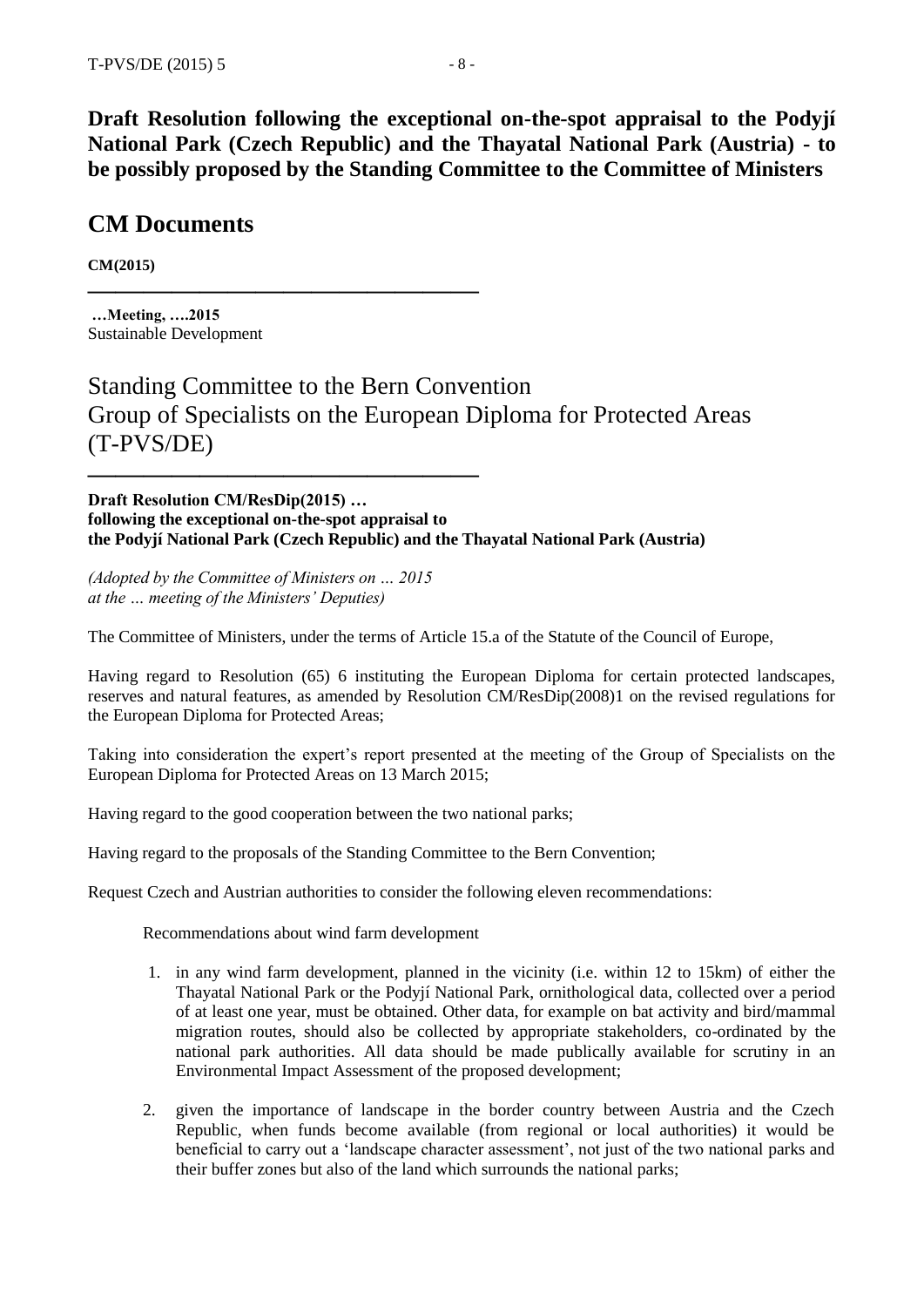3. all authorities should use the guidance in the Bern Convention's paper *Wind Farms and Birds: an updated analysis of the effects of wind farms on birds, and best practice guidance on integrated planning and impact assessment* (paper T-PVS/Inf (2013) 15);

Recommendations about the River Thaya/Dyje

- 4. efforts should continue to be made to bring the river into 'good ecological potential' according to the Water Framework Directive. In achieving this aim the fish population needs to be improved and the presence of dead wood (coarse woody debris) in the river should continue to be encouraged and monitored;
- 5. the minimum flow in the river should be set at as great a level as possible. The present minimum levels of 2.8  $m^3$  sec<sup>-1</sup> (summer) and 3.3  $m^3$  sec<sup>-1</sup> (winter) should be maintained and should become legally enforceable. The flow rate should never be permitted to drop below these minimum rates, except at times of absolute necessity (i.e. during a prolonged drought) which should be on the basis of agreement between the Podyjí National Park, the E.ON Company and the relevant agencies of national, regional and local government;
- 6. strong surges of water should be avoided as far as is possible and consistent with the safe operation of the VHP. Instead of sharp peaks in the flow rate, every effort should be made by the operators of the Vranov Dam to flatten out the peaks by more gradual build up to larger flow rates. Except at times of flood, it is preferable not to have three turbines operating simultaneously at full capacity;

Recommendations about the fish and fishery

- 7. in the short term, the two National Park administrations should cooperate with each other, and with the fishermens' associations, to agree annual brown trout re-stocking rates, screening of stock prior to release for diseases, and the provenance of the young trout to be released. Agreement should also be reached about whether or not to introduce young grayling. However, in the longer term, it would be beneficial for the naturalness of the river to phase out the restocking of any fish species. No further releases of either rainbow trout or brook trout should be permitted between the Vranov Dam and the Znojmo Dam;
- 8. given the close cooperation which exists between the administrations of the two National Parks, there would be considerable benefits if both are consulted by the Czech Ministry of Agriculture when deciding on fishing management in the Podyjí National Park;
- 9. the sections of fishing zones Dyje 12, 13 and 14 should be reconsidered by the Czech authorities. There would be considerable benefits for the two National Parks if fishing could be progressively phased out in zone Dyje 13 (the zone along the border between Austria and the Czech Republic);
- 10. the fish stocks in the river need to be periodically monitored by the national park authorities in cooperation with appropriate stakeholders. Management of the fish stocks can then be agreed on the basis of evidence gathered during monitoring. The results of all monitoring and research, irrespective of who funded it, should be made publically available so that the data are used for the benefit of all stakeholders;
- 11. thought should be given to the environmental benefits of building a fish ladder along Znojmo dam linking the Vranov-Znojmo section of the river with its reaches downstream below Znojmo.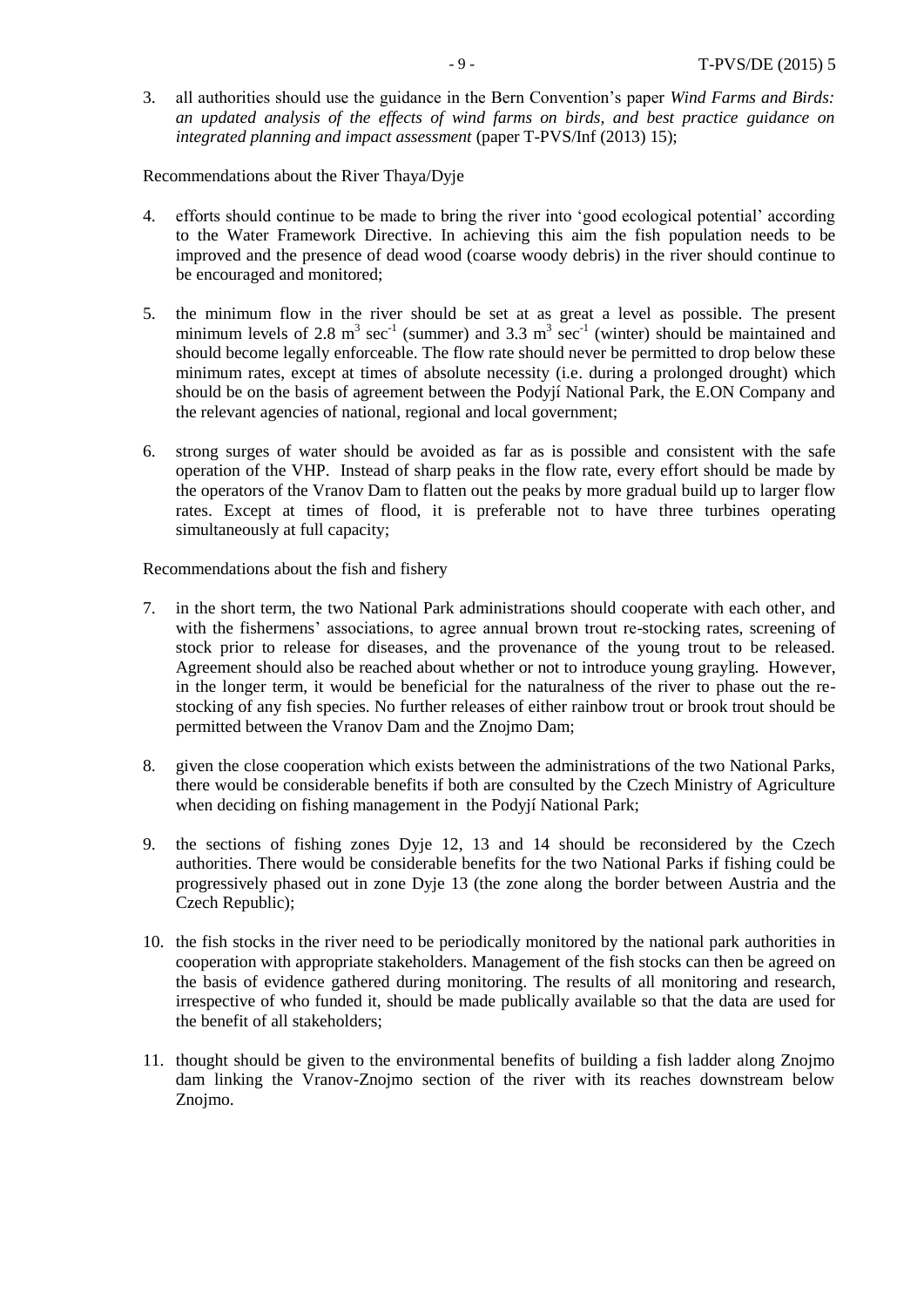### **Opinion following the exceptional on-the-spot appraisal to the Bayerischer Wald National Park (Germany) - with appended Draft Resolution**

# **Opinion**

#### **of the Group of Specialists on the European Diploma for Protected Areas following the exceptional on-the-spot appraisal to the Bayerischer Wald National Park (Germany)**

After examining the report drawn up by the independent expert following the exceptional appraisal, the objective of which was to assess the possible effects on the park biological diversity by a large wind farm planned to be constructed near the park, including possible cumulative impacts in case of further windenergy developments in the area, the Group of Specialists:

- (a) takes note of the conclusions of the report by the independent expert and the recommendations it provides;
- (b) submits to the Standing Committee to the Bern Convention, via the Bureau, the current opinion with one condition and five recommendations to the State Party, and proposes that the Group of Specialists is charged to follow-up their implementation through the annual reporting:

Condition:

1. no wind park is authorised without a prior environmental assessment that guarantees that the natural values having led to the designation of the Bayerischer Wald National Park as European Diploma for Protected Areas will be not significantly affected.

Recommendations:

- 1. in the frame of the further development of the wind farm project, data on breeding birds potentially threatened by the impact of windmills on and around the areas where the implantation of windmills has been identified as feasible (notably Vorranggebiet 43, as well as 100/101/102 and 52) should be collected during at least one year. Existing data should be included;
- 2. similarly, existing data on bats in the same area should be analysed and presented and new complementary data should be collected during at least one year;
- 3. the existing data, including telemetry information, and other data on lynx showing breeding and resting sites of the animals in and around the national park should be analysed and presented in the frame of the further development of the wind farm project. As rock habitats are of outstanding importance for the rearing of the young, special attention should be given to the use of these habitats in the surroundings of the national park;
- 4. given the importance of the landscape aspect, a landscape character assessment should be provided for the vicinity of the park, in particular the area where the wind farm is planned;
- 5. guidance should be sought in the Bern Convention's document "*Wind Farms and Birds: an updated analysis of the effects of wind farms on birds, and best practice guidance on integrated planning and impact assessment*" (T-PVS/Inf (2013) 15).

\*\*\*

The Standing Committee may also instruct the Secretariat of the Bern Convention to prepare some guidance on Wind Farms and landscape, similar to the guidance *Wind Farms and Birds: an updated analysis of the effects of wind farms on birds, and best practice guidance on integrated planning and impact assessment* (paper T-PVS/Inf (2013) 15).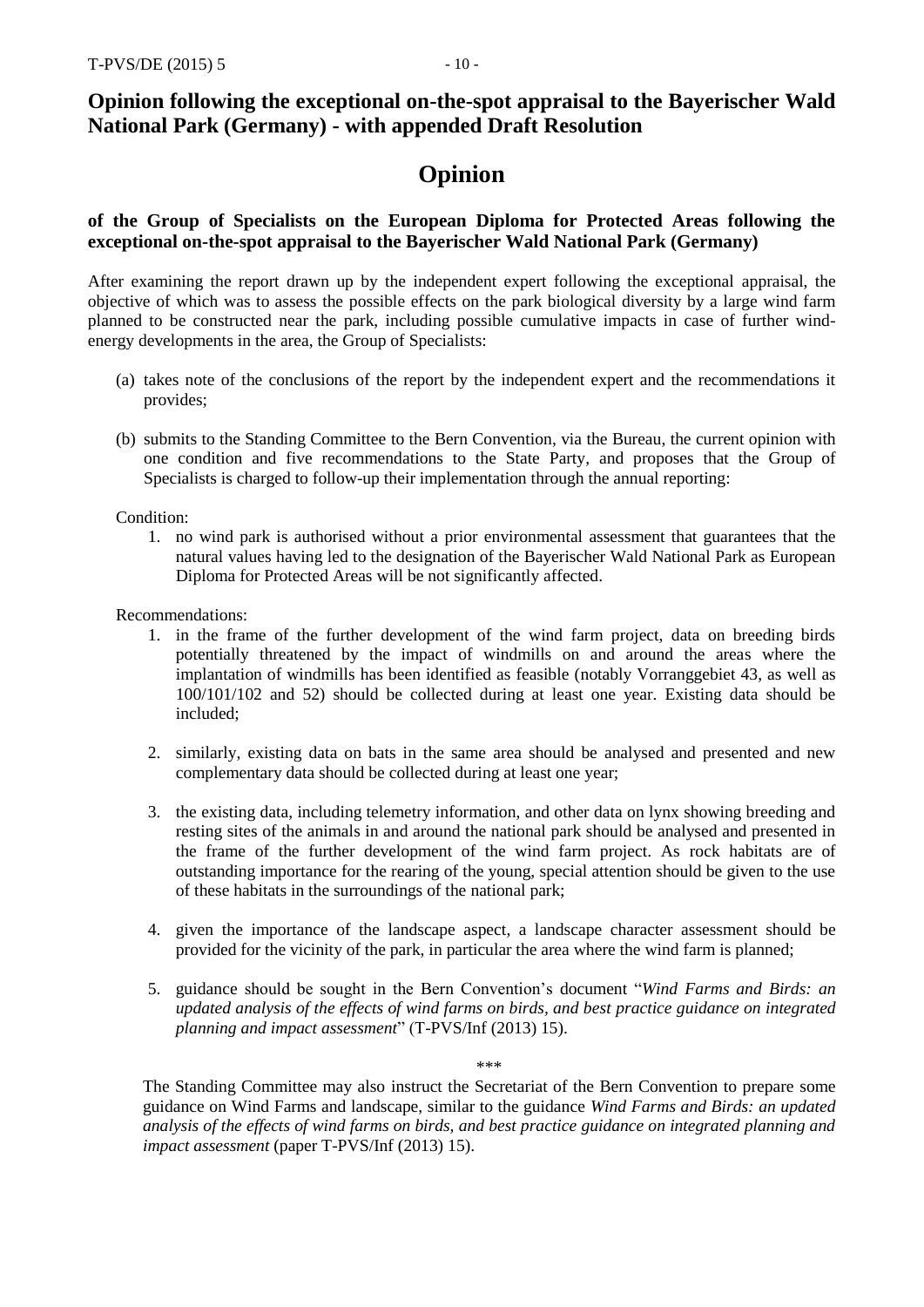**Draft Resolution following the exceptional on-the-spot appraisal to the Bayerischer Wald National Park (Germany) - to be possibly proposed by the Standing Committee to the Committee of Ministers**

### **CM Documents**

**CM(2015)**

**…Meeting, ….2015** Sustainable Development

**——————————————**

**——————————————**

# Standing Committee to the Bern Convention Group of Specialists on the European Diploma for Protected Areas (T-PVS/DE)

**Draft Resolution CM/ResDip(2015) … following the exceptional on-the-spot appraisal to the Bayerischer Wald National Park (Germany)**

*(Adopted by the Committee of Ministers on … 2015 at the … meeting of the Ministers' Deputies)*

The Committee of Ministers, under the terms of Article 15.a of the Statute of the Council of Europe,

Having regard to Resolution (65) 6 instituting the European Diploma for certain protected landscapes, reserves and natural features, as amended by Resolution CM/ResDip(2008)1 on the revised regulations for the European Diploma for Protected Areas;

Taking into consideration the expert's report presented at the meeting of the Group of Specialists on the European Diploma for Protected Areas on 13 March 2015;

Having regard to the proposals of the Standing Committee to the Bern Convention;

Request German authorities to take appropriate protective measures to guarantee that natural values having led to the designation of the Bayerischer Wald National Park as European Diploma for Protected Areas, are not significantly affected by the proposed wind farm development;

Request German authorities to carry out, prior to any authorisation for wind parks, an appropriate environmental assessment ensuring that significant damage to the park will not follow, as otherwise the European Diploma for Protected Areas might be withdrawn;

Request German authorities to consider the following five recommendations:

- 1. in the frame of the further development of the wind farm project, data on breeding birds potentially threatened by the impact of windmills on and around the areas where the implantation of windmills has been identified as feasible (notably Vorranggebiet 43, as well as 100/101/102 and 52) should be collected during at least one year. Existing data should be included;
- 2. similarly, existing data on bats in the same area should be analysed and presented and new complementary data should be collected during at least one year;
- 3. the existing data, including telemetry information, and other data on lynx showing breeding and resting sites of the animals in and around the national park should be analysed and presented in the frame of the further development of the wind farm project. As rock habitats are of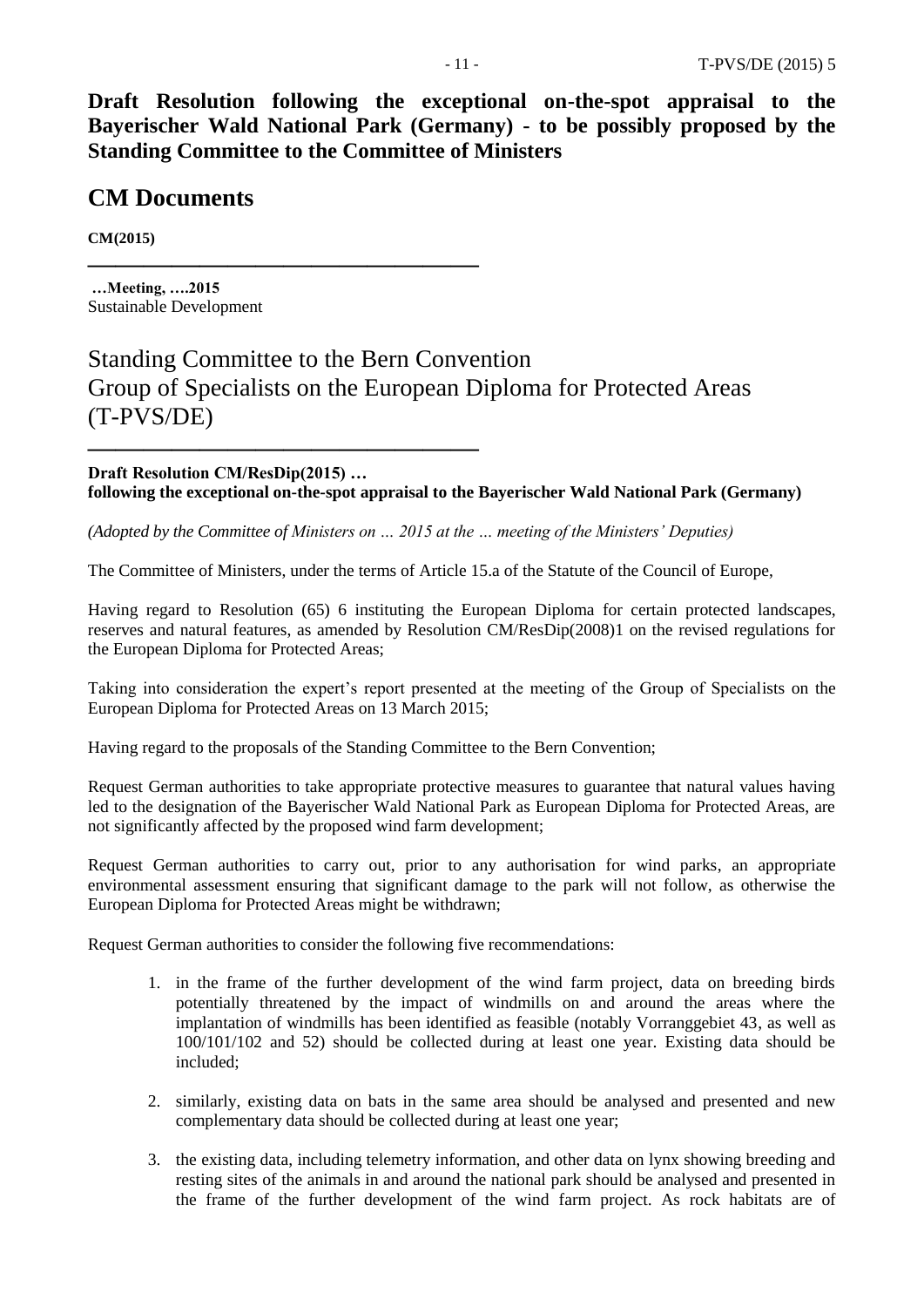outstanding importance for the rearing of the young, special attention should be given to the use of these habitats in the surroundings of the national park;

- 4. given the importance of the landscape aspect, a landscape character assessment should be provided for the vicinity of the park, in particular the area where the wind farm is planned;
- 5. guidance should be sought in the Bern Convention's document "*Wind Farms and Birds: an updated analysis of the effects of wind farms on birds, and best practice guidance on integrated planning and impact assessment*" (T-PVS/Inf (2013) 15).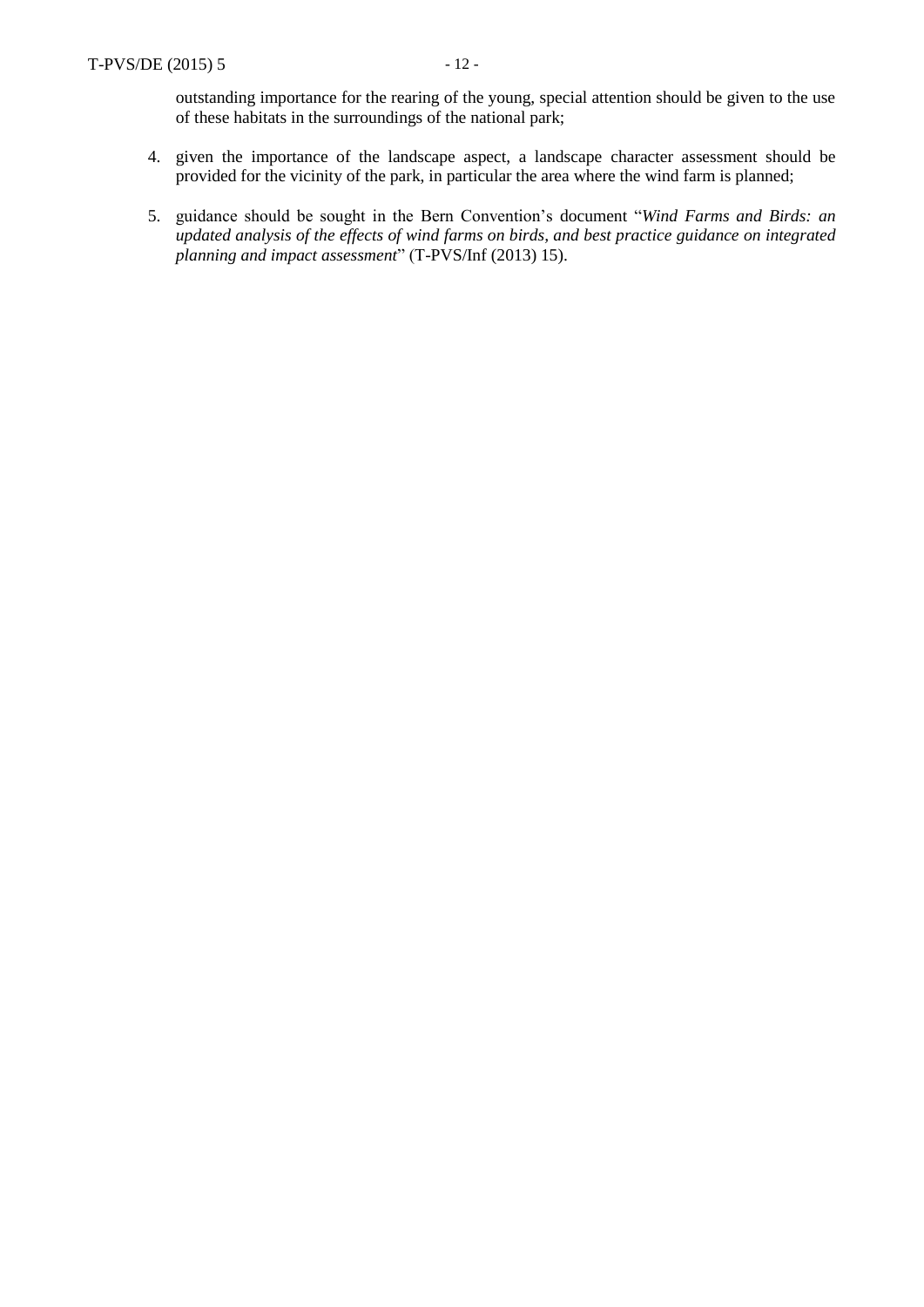**Draft Resolution on the withdrawal of the European Diploma for protected Areas awarded to Poloniny National Park (Slovak Republic) - to be possibly proposed by the Standing Committee to the Committee of Ministers**

### **CM Documents**

**CM(2015)**

**…Meeting, ….2015** Sustainable Development

**——————————————**

**——————————————**

# Standing Committee to the Bern Convention Group of Specialists on the European Diploma for Protected Areas (T-PVS/DE)

**Draft Resolution CM/ResDip(2015) … on the withdrawal of the European Diploma for Protected Areas awarded to the Poloniny National Park (Slovak Republic)**

*(Adopted by the Committee of Ministers on … 2015 at the … meeting of the Ministers' Deputies)*

The Committee of Ministers, under the terms of Article 15.a of the Statute of the Council of Europe,

Having regard to Resolution (65) 6 instituting the European Diploma for certain protected landscapes, reserves and natural features, as amended by Resolution CM/ResDip(2008)1 on the revised regulations for the European Diploma for Protected Areas;

Having regard to Resolution CM/ResDip(2012)19 on the renewal of the European Diploma for Protected Areas awarded to the Poloniny National Park;

Taking into consideration the expert's report<sup>1</sup> presented at the annual meeting of the Group of Specialists on the European Diploma for Protected Areas in 2013 and the Opinion submitted the same year by the Group of Specialists to the Bureau and the Standing Committee to the Bern Convention;

Taking note of the report of the meeting of the Group of Specialists on the European Diploma for Protected Areas in 2015<sup>2</sup>, concluding that there had not been significant progress in adopting the measures requested in its Opinion of 2013;

Having regard to Article 8 1.c of the Resolution CM/ResDip(2008)1 on the revised regulations for the European Diploma for Protected Areas;

Having regard to the proposals of the Standing Committee to the Bern Convention;

Decides to withdraw the European Diploma for Protected Areas awarded to the Poloniny National Park, before the end of the period of validity.

-

 $1$  This expert's report was presented on 26 March 2013 and is available under the reference T-PVS/DE (2013) 5

<sup>2</sup> This report is available under the reference T-PVS/DE (2015) 09